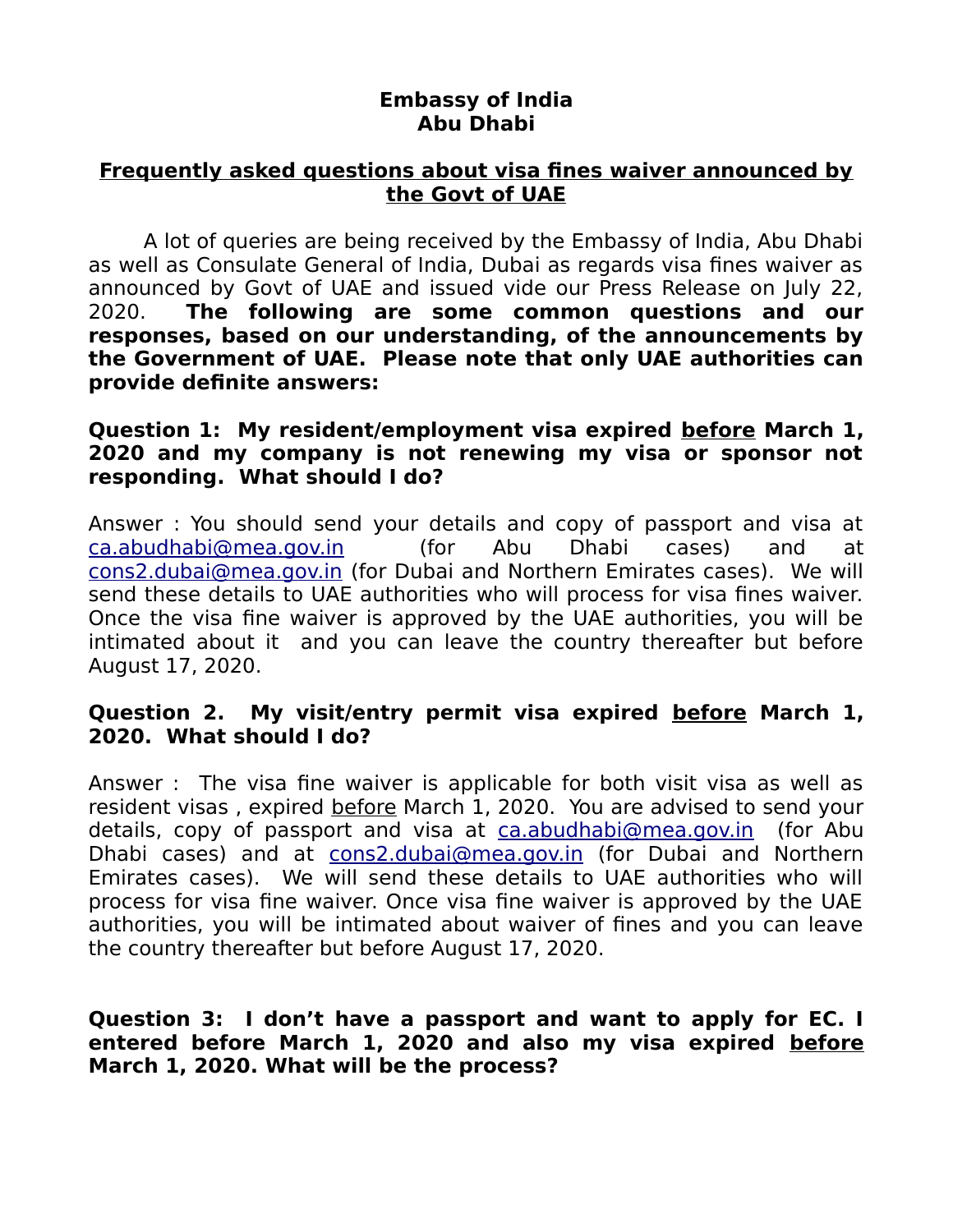Answer : In case you are not in possession of valid passport, it is advisable to apply for Emergency Certificate (EC) from Embassy/Consulate at the earliest. Please ensure that you have a copy of FIR of loss of passport which is required by the airport immigration.

# **Question 4: My resident/visit visa expired before March 1,2020. I have already booked ticket in next two three days to go back to India. Can I get visa fine waiver?**

Answer: In order to avail visa fine waiver, you are required to send details to Embassy or Consulate (as the case may be) which will forward it to the UAE authorities for approval which will take 5-6 working days. Again, approval of visa fine waiver is prerogative of UAE authorities. It is entirely your choice. If you want to continue your travel plan and pay the fine and go back to India, or to reschedule your travel and apply for a visa fine waiver.

# **Question 5: Will there be an entry ban on cases for visa expired before March 1, 2020, after March 1, 2020 or in case I travel on Emergency Certificate.**

Answer : As per our understanding, there will not be any re-entry ban to UAE from India on all such cases whose visa fine waiver was approved by UAE authorities or who leave the country after payment of residence visa violations.

# **Question 6: I came on visit visa and my visa expired after March 1, 2020. Can I leave the country without payment of fines.**

Answer: As per information available, there will be no fine if you are able to leave the country before August 10, 2020.

# **Question 7: My Resident Visa/Employment Visa /Dependent visa etc got expired after March 1, 2020. My company is not renewing my visa or sponsor not reachable. What should I do?**

Answer : As per the latest guidelines from the UAE authorities and information available with us, the waiver was applicable till July 11 , 2020 for these cases. All resident visa expiry cases should be regularised for visa renewal/regularisation till Oct 10, 2020. However, resident visa holders are required to complete documentation at the earliest possible. In case, you are not able to renew your visa after July 10, 2020 and leave the country after that, you are liable to pay penalty of overstaying from July 11,